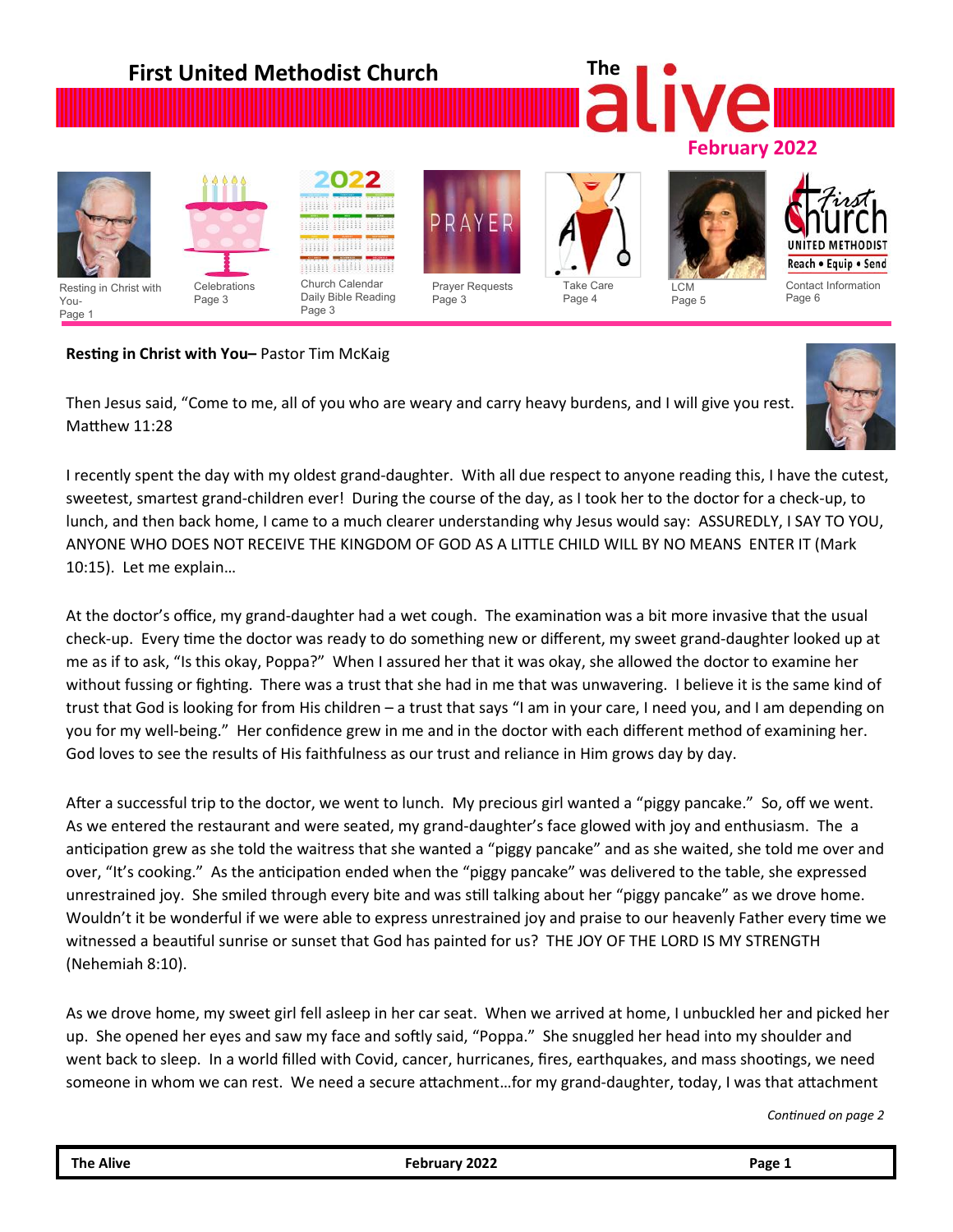#### *From the Pastor -Continued*

that in which she rested. We can rest in Jesus because He is faithful and true; He will never leave or forsake us. I find great comfort in the knowledge of who God is in our lives.

It was a terrific day with my grand-daughter. I'm looking forward to our next outing together. In the meantime, I am trying to be more like she is so that my faith in God is childlike…then I will be welcomed into the kingdom.

#### **Pastor Parish Committee– Teresa Popejoy, Chair**

Logansport First United Methodist Church is pleased to welcome Pastor Michael Goodspeed to join our family. Michael comes to us from Shiloh UMC in Kokomo, IN where he has served for the past seven years of ministry. Michael has served four churches in his 27 years of pastoral ministry - all in North Indiana. One of his four appointments was at Royal Center UMC some 20 years ago.

Michael is a lover of the out of doors. He enjoys camping and cycling. He has three daughters: Kayla 23, Jenna 21, and Jessie 16, a Junior at Northwestern High School.

Michael is excited to be planning a wedding this May to Tonya Brown. Many of you will



know her as Dr. Brown, a physician at Logansport Memorial Hospital. Dr. Brown has two daughters, Raleigh and Savannah Brown, one attending Butler University and the other a Junior at Northwestern High School.



Bishop Trimble has set March 1, 2022, as the official start date for Michael at Logansport First Church. His first Sunday with us will be March 13th.

Please join me in welcoming Pastor Michael and Tonya to our church and wishing them many blessings as a part of our church family!

#### **Finance Report–** Jerry Miller, Chair

The 2021 financial year for first Church is in the books and overall, it turned out okay. We have a decent positive balance in the general checking and all bills were paid at the end of the year. The real challenge is to keep things moving in a positive direction. First and folremost, we encourage everyone to do their best to keep pledges up to date. If you cannot attend on a regular basis, you



can send your pledge by mail or drop it by the church office. There is also an electronic option which can be implemented by calling the Church and Elaine Hall will be happy to guide you through the process.

**Trustee Report-** Steve Longenecker, Chair- No report for January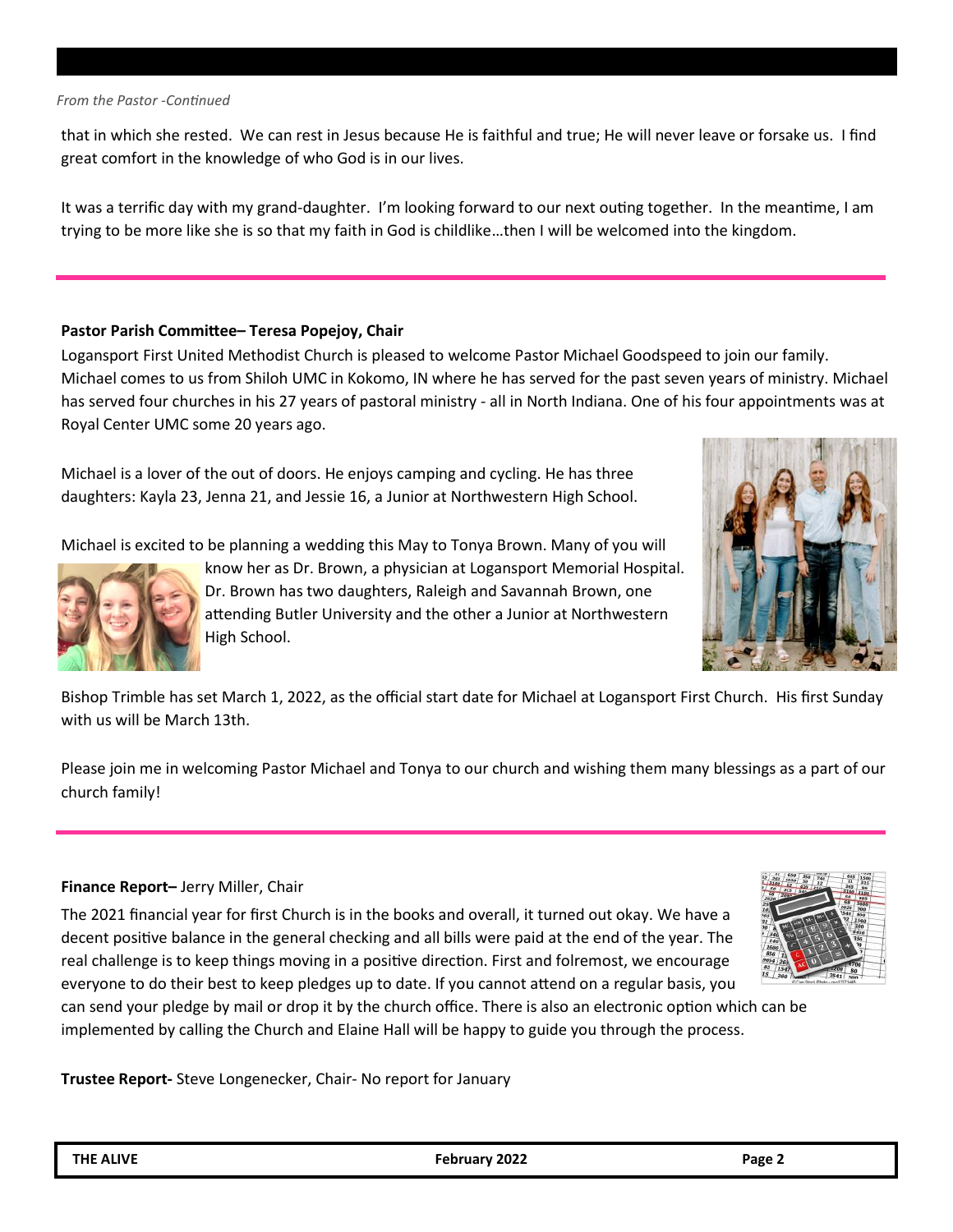## **Birthdays**

| Paul Yerkes         | 02/01 | Nancy Hamilton 02/15 |       | John Schafer            | 02/21 |
|---------------------|-------|----------------------|-------|-------------------------|-------|
| Bill Byrd           | 02/08 | Judy Williamson      | 02/16 | Mark Baker              | 02/22 |
| Laura Karnafel      | 02/08 | Vic Sutton           | 02/17 | Luke Smith              | 02/22 |
| <b>Bruce Stuart</b> | 02/10 | Dale Byers           | 02/18 | <b>Martine Byers</b>    | 02/23 |
| Carly Hall          | 02/11 | Jacob Fisher         | 02/21 | <b>Christy Bartlett</b> | 02/25 |

#### **Anniversary**

Vic & Mary Sutton 02/28

#### **Weekly Schedule:**

**Monday:** Staff Meeting, 10 AM, Parlor **Tuesday:** Prayer, 11 AM, Sanctuary **Wednesday:** Bell Choir, 5 PM, Sanctuary, Choir, 6 PM Sanctuary, Bible Study, 6 PM

#### **February Events:**

**Sunday, February 6:** Communion Sunday **Wednesday, February 9:** JOY Circle, 9 AM, Fellowship Hall

# <u>umi milli mil</u>l <u> 111111 111111 111111</u> HIIII HIIIII HIIII mini nilill milli

#### **Daily Bible Reading**

| 1 Leviticus 1-4   | 8 Leviticus 19-21  | 15 Numbers 7     | 2 Numbers 25-26  |
|-------------------|--------------------|------------------|------------------|
| 2 Leviticus 5-7   | 9 Leviticus 22-23  | 16 Numbers 8-10  | 23 Numbers 27-29 |
| 3 Leviticus 8-9   | 10 Leviticus 24-25 | 17 Numbers 11-13 | 24 Numbers 30-31 |
| 4 Leviticus 10-12 | 11 Leviticus 26-27 | 18 Numbers 14-15 | 25 Numbers 32-33 |
| 5 Leviticus 13    | 12 Numbers 1-2     | 19 Numbers 16-18 | 26 Numbers 34-36 |
| 6 Leviticus 14-15 | 13 Numbers 3-4     | 20 Numbers 19-21 | 27 Deuter, 1-2   |
| 7 Leviticus 16-18 | 14 Numbers 5-6     | 21 Numbers 22-24 | 28 Deuter, 3-4   |
|                   |                    |                  |                  |

# **Sunday Morning Child Care Position**

First UMC is looking for an individual to provide Christ-centered child care for younger children during the 10 AM worship service. This individual will typically work 9:40-11 AM. A few services per year are combined and begin at 9 am. Pay is approximately \$36.50 per Sunday. Must be 18 years old. Child safety training, CPR, and background check required. Training can be provided. Employer will pay the expense of background check and for hours spent in training. If interested contact the church office.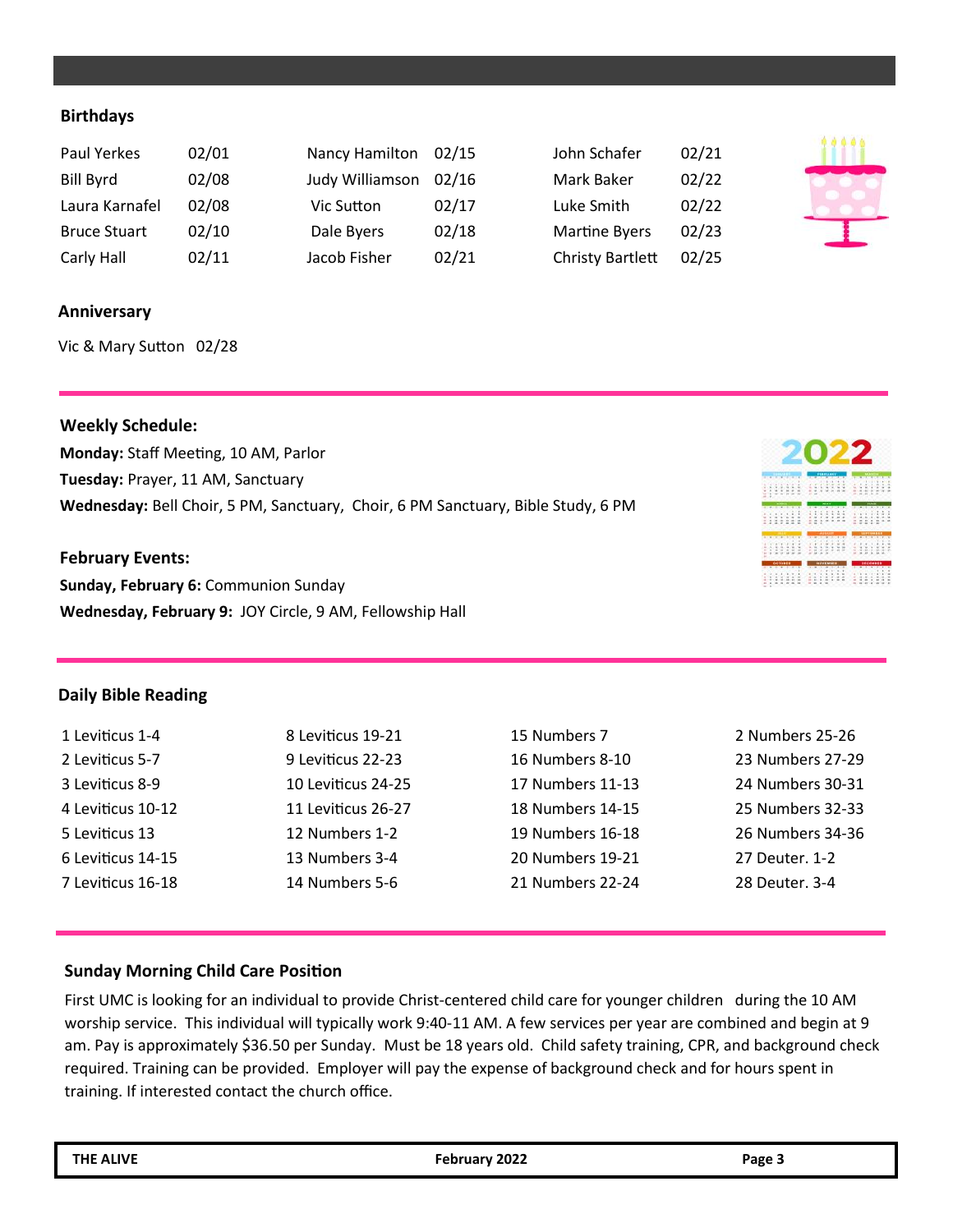#### **Prayer Requests**

- Jayne & Dale Sullivan
- Jeff Smith
- Rich Wild
- Marvellen Dunwoody
- Nancy Beachler
- **Mary Stuart**

# **Continued Requests:**

- Larry Nulf
- Ed & Becky Hanawalt
- Tim Taylor
- Mark Dodrill



## **Nursing Homes**

**McKinney Place:** Beverly Vietti **Millers Merry Manor:** Sally Mauck & Beverly Hess **Milner Community Healthcare:** Bev Bartunek **Woodbridge:** Mike Doering & Charlotte Sibley **Five Star Residence of Clearwater, Indy:** Marvellen Dunwoody **Golden Living Center:** Jayne Sullivan

# **Military Service**

Braxton Baker Jacob Kaley Alex Karnafel Mickey Karnafel Oakley Lewellen Joshua Lyons Tim Strubell

# **Take Care– Heather Platt, Parish Nurse**

The Emotional Impact of Change

Change is unavoidable, we understand that… Loss is unavoidable, we have experienced that. Failure to recognize the way change affects us can cripple us. Be aware that there are four phases of change including denial, anger, exploration and acceptance.



Change may have a small impact and that's easier to adjust to. Other times, change has a larger impact and it's a process to accept.

Relationships change, our bodies change and our circumstances change. Recently, we've experienced a pastoral transition. The great news is that we have collectively experienced the change and we will collectively embrace the change.

Through prayer we will help fortify our new pastor as we continue to serve with our God given gifts. Each of us is unique, we process change in different ways and at different speeds. Our new pastor is also unique and brings new gifts to our congregation. With open minds, we will all grow emotionally and spiritually in this new chapter.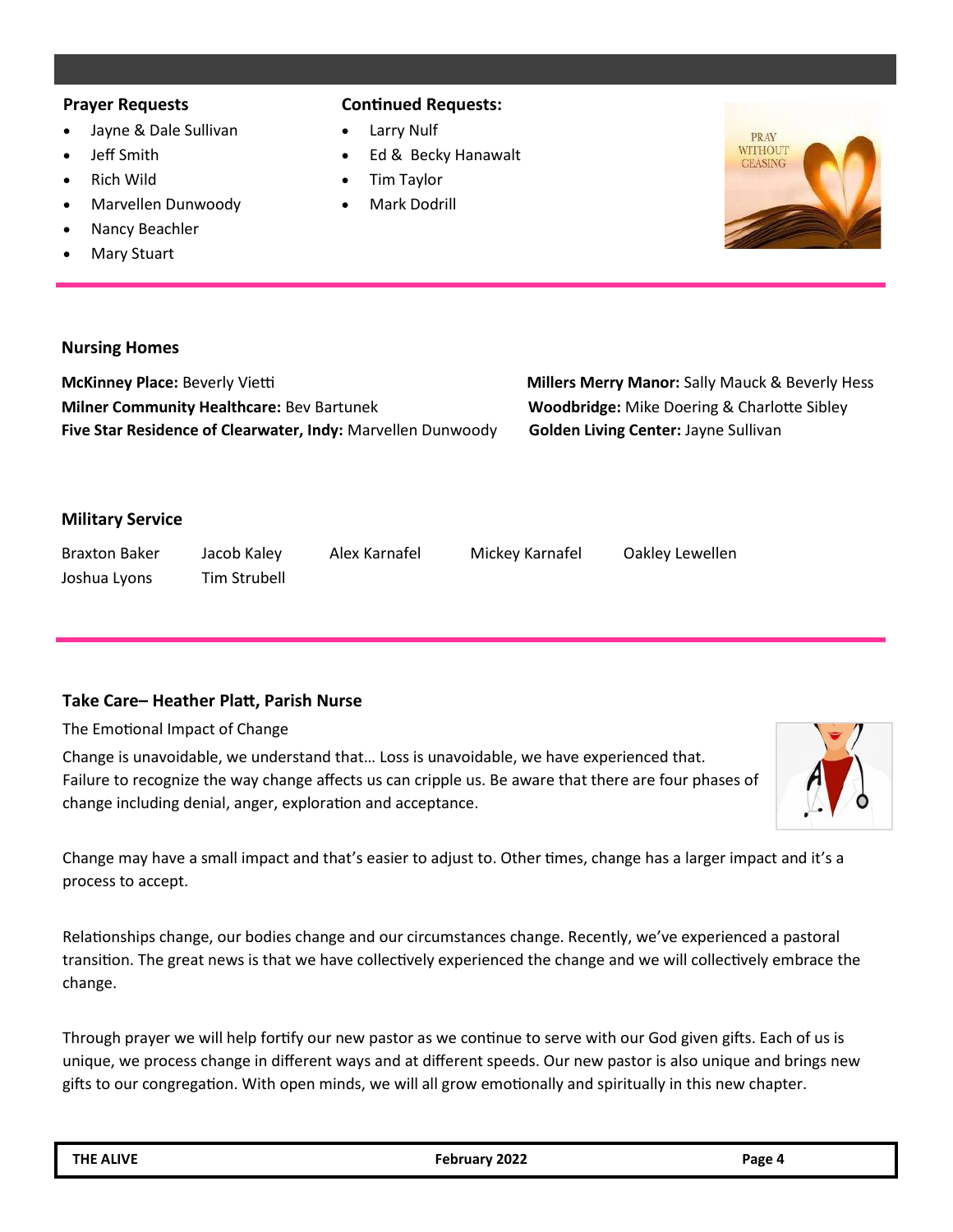#### **Little Childrens Ministry– Belinda Jordan, Director**

Little Children's Ministry has opened the new indoor play area! We are still awaiting the arrival of our tricycle track which will replace the colored mat track that is currently being used. The children absolutely love it!!! Remaining fundraiser money will be used for additional playground items voted

on by the parents. It is very exciting to watch all of the little ones get so excited to play on the new equipment. It has been a blessing from grants, fundraisers, and donations that has allowed us to create such a wonderful play area! Thank you to everyone whom participated!!

*Build, Learn, and Grow Stabilization Grant #2* has been approved for LCM. This grant will provide LCM with 5 months estimated operating expenses. There are several categories in which to disburse the money. The guidelines especially want the recipients to focus on retaining staff by allotting 25% of the grant to staff wages, benefits, etc. Other guidelines want the facility to find ways to financially assist struggling families with their childcare fees. We are discussing options to help families after the BLG Scholarships expire in June. The Little Children's Ministry Board has immediately approved to use some of the grant for COVID-19 extra cleaning supplies, performance bonuses, and classroom toys and supplies. Other ideas are in the discussion as well. The grant money will need to be used by September 30, 2023.

We would like to highlight Hillary Sturgeon this month. Hillary is a preschool teacher who has received several credit hours towards her ECE degree. She has been with LCM for 10 years in May and is currently our preschool coordinator. Her duties, in addition to being a full time preschool teacher, include creating an extra "center" every other week for tigers and preschool to include in their lesson plans, communicating issues or complaints from the preschool department, and assisting the office with various tasks when needed. Some examples of centers created are farmers market, post office, bakery, and Santa's Toy Shop. Hillary brings a lot of fun to LCM along with teaching skills that help the children succeed as they move on to Kindergarten. We are very lucky to have such a wonderful staff member!

Chapel Time is going wonderfully!! The children are brought to the chapel every morning for 30 minutes to enjoy songs and stories, followed by a chapel lesson prepared for their classroom. Crafts, stories, and games are included in these lessons. The lessons are provided by Nicole Hacker. Once again, the sound of children singing their chapel songs bring warmth and love to the building.